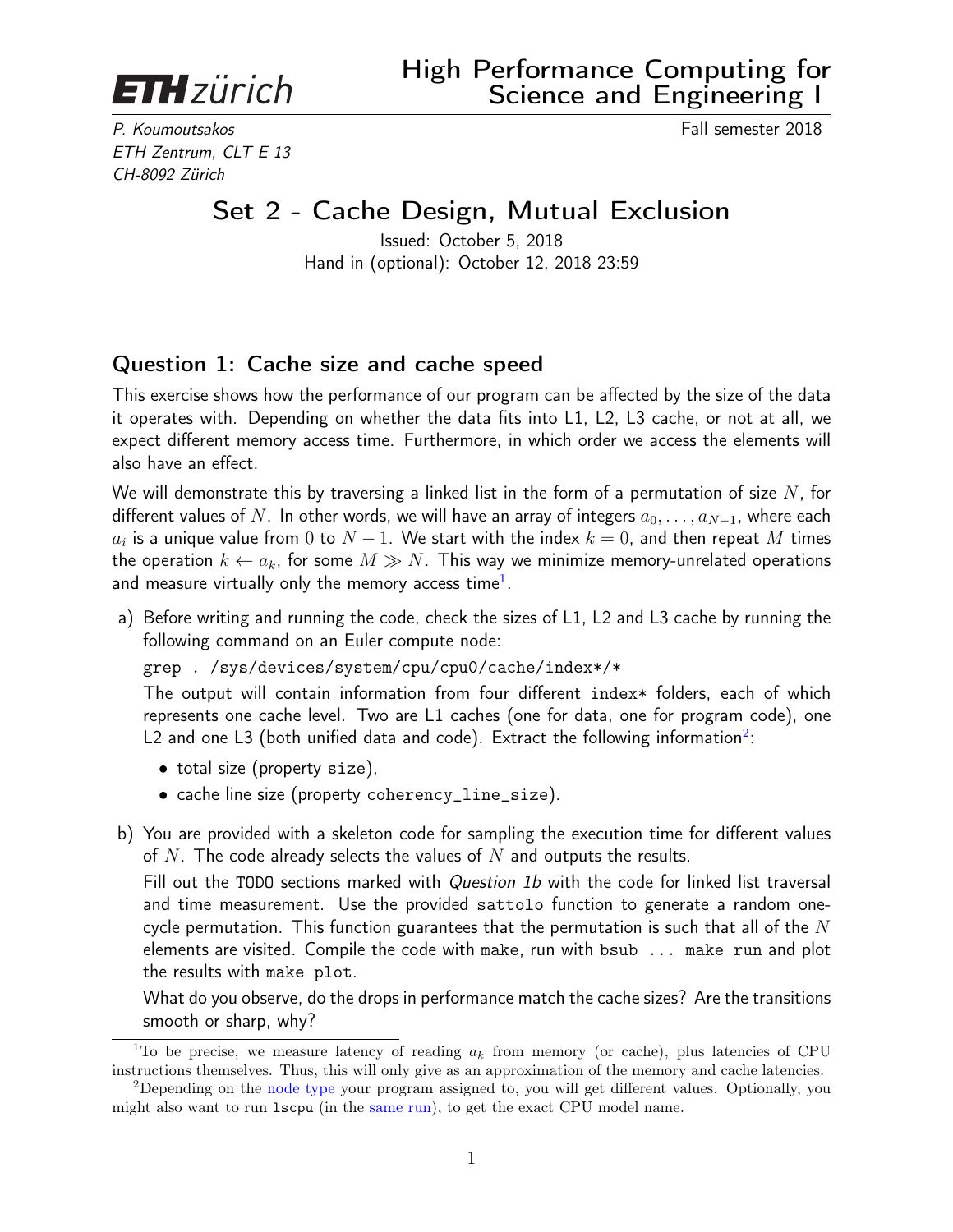- c) Instead of jumping randomly through memory, initialize the array a such that k goes repeatedly as  $0, 1, 2, \ldots, N-1, 0, 1, 2 \ldots$  Compare the performance of this (mostly) continuous access to the random access from the previous subquestions. How would you explain the result?
- d) Previous subquestion was somewhat unfair. We would load a single cache line (of 64 bytes), and then do several jumps for free, because the data is already there. Implement the third variant of the permutation, where k jumps by 64 bytes (how many elements is that?). If that would cause k to go above  $N-1$ , take the modulo N. It does not matter if not all elements are visited this way, we still do force the CPU to load whole array from memory, as we read from every cache line.

Compare the results with previous two cases. What limits the performance for very large  $N$ in this case, and what in the case of a random permutation?

## Question 2: Cache associativity

Designing the CPU cache involves a trade-off between the cost (power and area) and performance. Thus, CPU vendors make some limitations that simplify the implementation, while still giving good performance. The purpose of this exercise is to show how performance can be affected if we are not aware of these limitations.

The concept we will look into is *cache associativity*. Consider L1 cache of size 32kB and a cache line size of 64 B. This means that the L1 cache has a storage of 512 cache lines. However, not all memory addresses can be stored into all of the 512 cache line slots, as that would make the (hardware!) implementation of cache too complex and inefficient. Modern processors implement typically the so-called  $n$ -way set associative cache, where the cache is subdivided into blocks of n cache lines ( $n = 4, 8, 12...$ ). Each memory location X can be stored only into a single block. That means it is possible to find  $n + 1$  memory locations  $X_1, X_2 \ldots X_{n+1}$  such that not all of them can be stored simultaneously in the cache.

In this exercise we will measure the performance of memory access when this *cache thrashing* occurs, and show how to modify our code to avoid it.

- a) Run the command from Question 1a again and look for ways\_of\_associativity property, which denotes the value  $n$  from the text above. What are the values on Euler nodes for L1, L2 and L3 cache?
- b) Implement a memory access pattern that causes cache thrashing.

Assume the following: Two memory locations  $X_1$  and  $X_2$  will be stored into the same cache block if their difference is a multiple of a large power of two (if  $n$  is a power of two,  $\frac{\text{cache size}}{n}$ should suffice). Concretely, allocate a buffer of  $N \cdot K$  doubles, where  $N = 2^{20}$  and  $\tilde{K}$  is some small integer. This buffer represents  $K$  arrays of size  $N$ , stored in memory one after the other.

Access the arrays in the following manner: Update the 0th element of each array (by adding a constant), then update all 1st elements, then all 2nd, and so on. Repeat multiple times and measure the total time.

Plot the performance for all  $K$  from 1 to 40. Again, you can use make to compile, bsub ... make run to run and make plot to plot the results. Describe the results, can you relate the line shape with the value(s)  $n$  of your L1, L2 and L[3](#page-0-0) caches<sup>3</sup>?

<sup>&</sup>lt;sup>3</sup>It is possible you will not see all caches, especially if the corresponding  $n$  is not a power of two.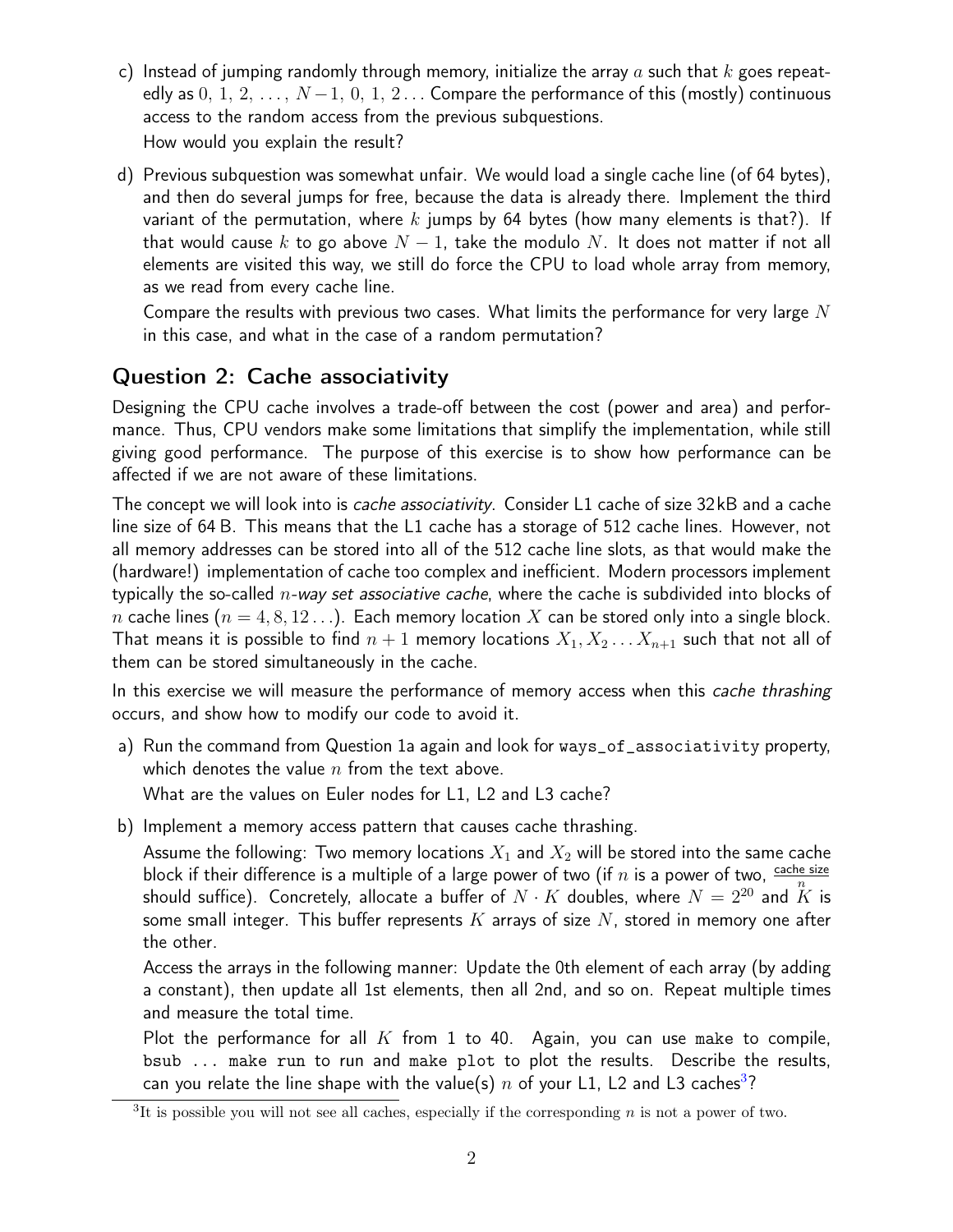c) Modify the problem to avoid cache thrashing.

This is accomplished e.g. by adding a gap of 1 cache line between the arrays. Or, even simpler, by increasing  $N$  by  $\frac{\text{cache line size}}{\text{size of (double)}}$ .

Plot the performance for  $K$  from 1 to 40, together with the results from the previous subquestions. What do you observe, did the performance increase?

Comment: You might have heard that for performance reasons you should avoid using powers of two as matrix sizes. The reason behind it is the cache thrashing demonstrated here. Of course, depending on how you access the matrix elements, this argument may or may not apply.

## Question 3: Anderson's Lock and Mutual Exclusion

In this exercise we will implement Anderson's lock<sup>[4](#page-0-0)</sup> (ALock) and visualize mutual exclusion, waiting time and execution time.

ALock is a simple array-based queue lock, which works for arbitrary number of threads and ensures first-come-first-served policy. It is simple in the sense that the maximum number of threads must be given in advance and that it uses spinning (an empty loop) for waiting.

The state of an ALock is defined by:

- an atomic integer tail, shared by all threads,
- a volatile boolean array flag[MAX\_T], shared by all threads,
- an integer array slot[MAX\_T], where each item belongs to one thread.

Each thread tid currently waiting in the lock or already executing the critical region has one slot assigned, specified by slot[tid]. The slot represents the index of the flag array. If flag[s] is true, then the thread with slot[tid] == s is allowed to acquire the lock. Initially, all  $flag[s]$  are *false*, except  $flag[0]$ , which is set to *true*.

The tail variable specifies the next available slot. Initially it is set to 0. Thus, the first thread reaching the lock will get the slot 0 and thereby acquire the lock (because  $flag[0]$  is *true*).

In general, when a thread reaches the lock, it will read the current value of tail and increment it by 1 (atomically). It then waits until the corresponding flag is true. In an unlock, the thread resets its flag to *false*, and sets the flag of the next slot to *true*, giving access to the next thread in the queue.

The flag array is to be treated as a cyclic array, e.g.  $flag[MAX_T + 3]$  is the same as  $flag[3]$ .

a) Implement the ALock using the provided skeleton code.

Verify that your implementation is correct by running the provided test code.

Note: On Euler, use make submit to submit a job. See [this](https://scicomp.ethz.ch/wiki/Using_the_batch_system#OpenMP) and Makefile for details.

b) Emulate a scenario where multiple threads reach the lock, perform some work  $W_{\text{inside}}$ , release the lock and then again perform other work  $W_{\text{outside}}$ . This scenario is repeated 5 times by each thread. Instead of actually doing any work, suspend the thread for some randomly generated number of milliseconds (e.g. 50-200 ms).

<sup>&</sup>lt;sup>4</sup>Reference: The Art of Multiprocessor Programming, M. Herlihy & N. Shavit (see Array-Based Locks). Original paper: [The performance of spin lock alternatives for shared-money multiprocessors](https://ieeexplore.ieee.org/abstract/document/80120) , T. E. Anderson (see Table V).